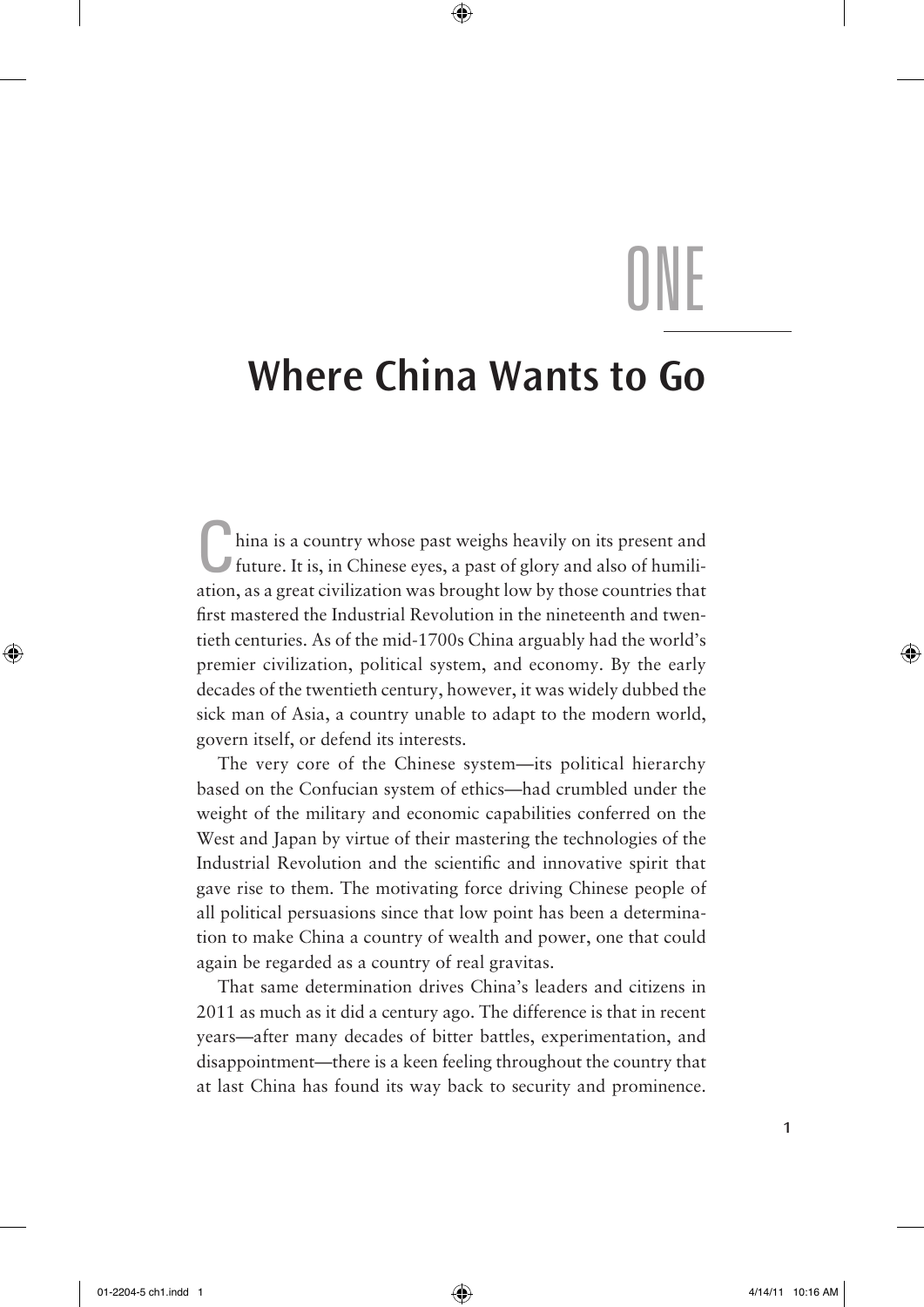It is a feeling that has stoked very powerful emotions throughout the body politic. It is this feeling that explains why Chinese citizens in public opinion surveys, although repeatedly expressing deep dissatisfaction with the particulars of their own lives, by majorities of 90 percent or more assert that the country is on the right path and that the future will be better than the present. No Chinese leader can go against this sentiment and succeed now or in the foreseeable

*The name of the game in Beijing is to find ways to complete China's reemergence as a premier civilization that is both wealthy and strong.*

future. The name of the game in Beijing is to keep the momentum going and to find ways to complete China's reemergence as a premier civilization that is both wealthy and strong. It is important, therefore, to look to China's past to understand its core goals for the present and future. Using American or Western assumptions to understand China's aspirations will prove

of very limited utility, as this can obscure the central objectives that are the product the country's bitter historical experience.

## **Lessons from the Past**

An absolutely central problem for China since the mid-nineteenth century has been how to absorb what is necessary from the West while maintaining the essential characteristics that make China unique and put it on a higher plane.<sup>1</sup> Even before the twentieth century began, a basic debate had emerged over the right answer to this central conundrum. The debate had three competing arguments:<sup>2</sup>

—Argument 1: China is so large that if it can truly unite its people around a core set of beliefs no foreign country, no matter how technologically advanced, can possible conquer it. The West can defeat China primarily by sowing dissension among China's own people, with some wanting to adopt various parts of Western civilization and products and others wanting to keep the West out. In this view, the West can dictate to China only by making many Chinese want to become Western, and the right approach is, therefore, to unite the people around the fundamentals (Confucianism in the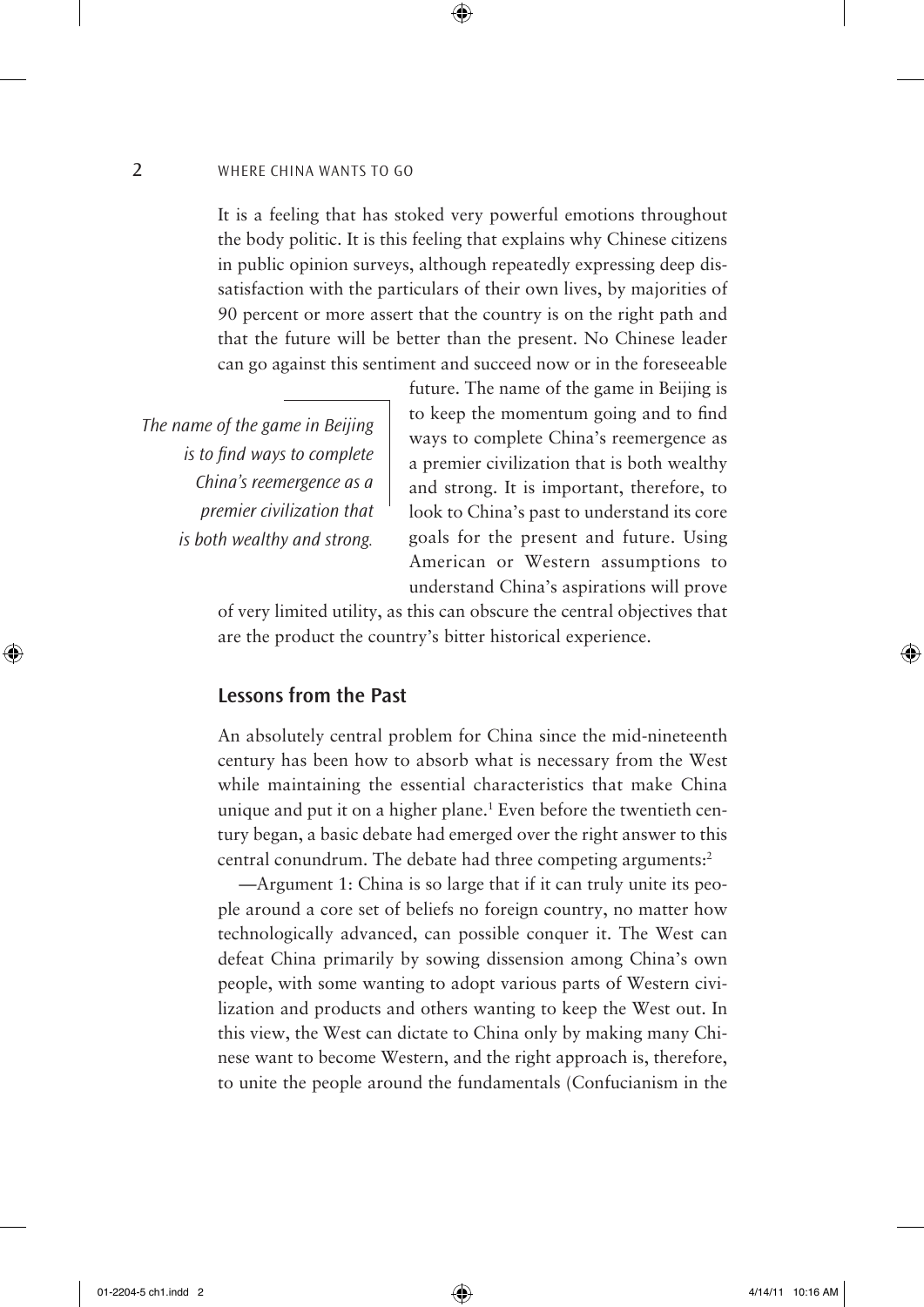late 1800s, Mao Zedong's thought by the 1960s and 1970s) that make China unique.

—Argument 2: China must adopt the key things that make the West so strong, while warding off the broader ripple effects in the political system and society that this process may entail. In an iconographic phrase coined in the 1890s, China's strategy should be to "take Chinese learning (about society and governance) for the base and use Western learning (that is, technology) for practical use."3 This is the broad middle ground that has dominated Chinese politics for most of the time since then, but it has repeatedly foundered over the reality that technology affects society in myriad ways, making it nearly impossible to avoid its unintended consequences. That is even more the case in the age of the information revolution.

—Argument 3: Because the key to Western strength is its capacity to innovate, to develop new technology, China must undertake whatever restructuring of its educational system, economy, society, and politics is necessary in order to become a technologically innovative country on a par with the West. The West is too conniving ever to give or sell China the very latest technology, as that would threaten Western superiority. Therefore, those who adopt the middle view are naive and will never lead China to equality with the West. Nothing should be held sacred in the extent of change permissible in order to become technologically as dynamic as the West.

Three strands unite the three arguments above. First, China is profoundly suspicious of Western motives, regardless of what words Westerners use and what commitments they make. There is a deep-seated national belief in China that the West will do whatever is necessary to constrain China's rise and maintain its own superiority. That belief is now especially focused on the United States, given America's preeminent global position and China's recent rapid rise. It produces enduring distrust of American motives and countless conspiracy theories to explain away well-intentioned American actions.

For example, China has long chafed at the sense that Americans regarded the country as a second-class power. Even through the 1990s, the Chinese resented American preaching about human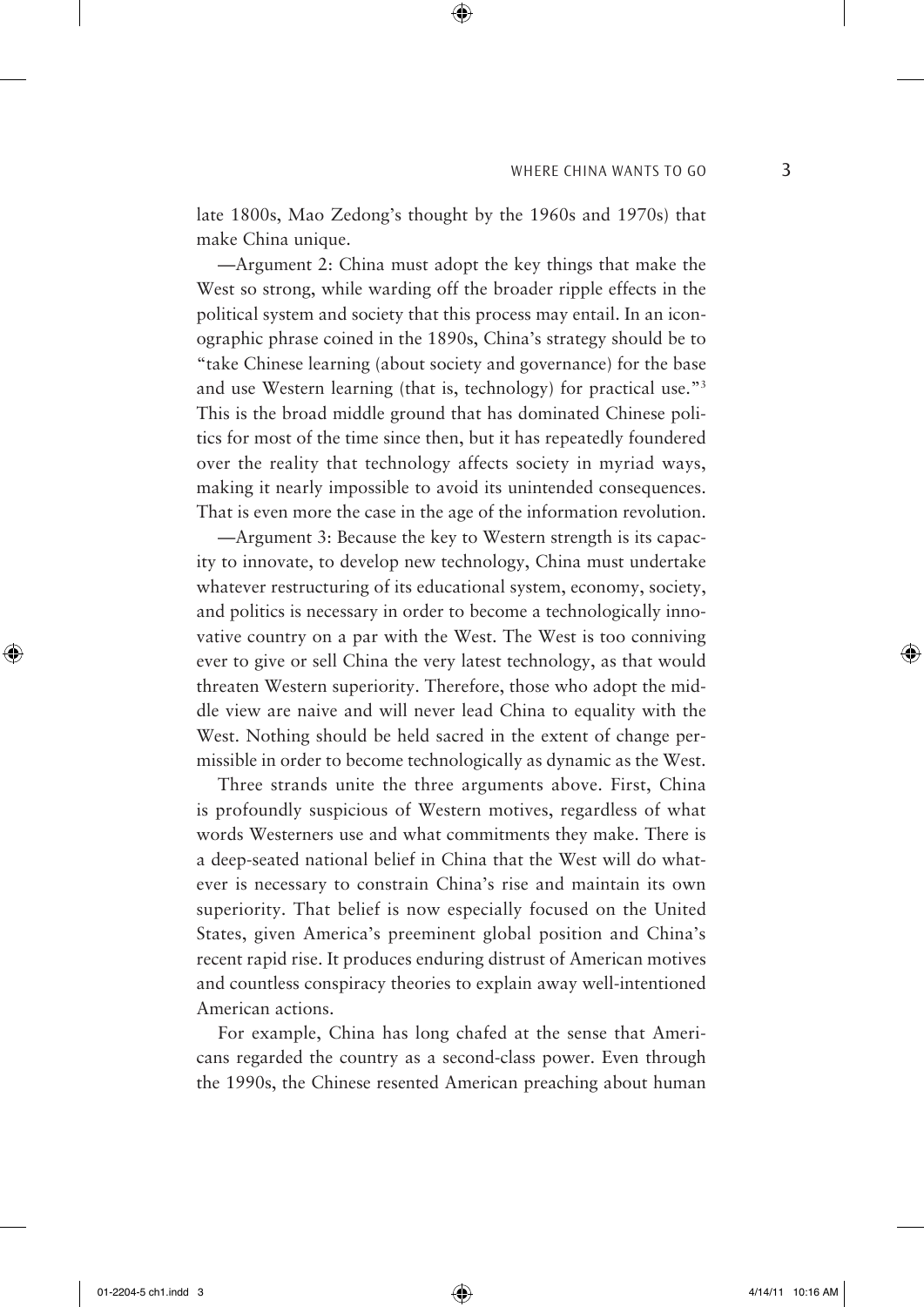rights, the need for China to accept global norms (most of which were shaped by American power), and a general sense of American superiority. When Barack Obama became president, he shifted the rhetoric to treat China as a major global player and bring it to the high table on such global issues as restructuring the international financial system, addressing global climate change, and constraining the proliferation of nuclear weapons. The response? Many in China argue that Obama made this shift simply to lure China into making commitments on global issues instead of focusing on its own economic development. This was thus simply the latest American conspiracy to trick the unwary in Beijing into moving onto a course that would slow—and might eventually derail—China's rise.4

*How to become an innovative society without having to become a Western society in the process has been perhaps the central problem of modern China.*

The second strand is a focus on technology as the key to Western strength and to China's vulnerability. The capacity for technological innovation has been the Holy Grail among Chinese thinkers for the better part of two centuries. How to become an innovative society without having to become a Western society in the process has been perhaps the central prob-

lem of modern China. Those on the very far left (for example, Mao Zedong during the Cultural Revolution of the 1960s and 1970s) and on the very far right (for example, the Boxers of the 1890s) have felt they could solve the problem by cutting China off from the West and purging Western influence. But all such radical efforts have failed disastrously, and this is no longer a viable strand in twenty-first-century China.

The first two strands are fundamental to the third: the need to achieve a position in which the West can no longer tell China what to do and how to do it—or to inflict punishment if China proves resistant to its demands. Even when Western admonitions are recognized as potentially helpful to China, there is a deep-rooted urge to demonstrate that China need not do as the West demands. As Vice Premier Wang Qishan reportedly responded to EU Trade Commissioner Catherine Ashton when she raised concerns about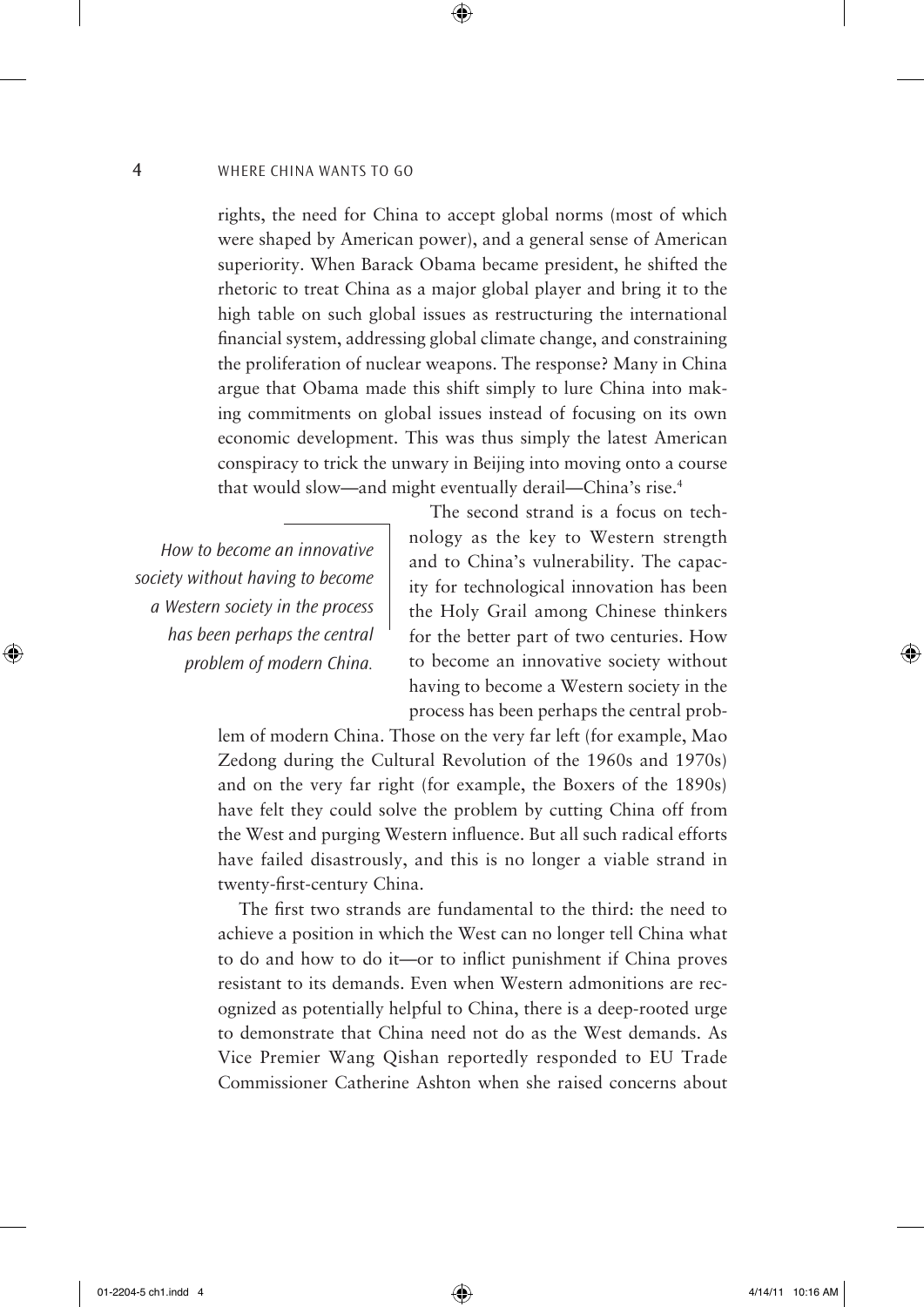obstacles to market access in China's automotive sector in a May 2009 meeting, "I know you have complaints, but the charm of the Chinese market is irresistible."5 In short, given China's strong performance and the West's deep distress at the height of the global financial crisis, China need not be responsive to Western concerns about how it operates.

This third strand, buttressed by over a century of bitter experiences of foreign conquest and domestic turmoil, has created an extraordinary focus on the need to maintain a powerful state domestically and to protect the country's sovereignty and territorial integrity internationally. National cohesion is prioritized precisely because it has been so hard to achieve and maintain, and the state itself plays a huge role in forging that cohesion and protecting it against foreign and domestic challenges.

The dominant argument, of taking Chinese learning for the base and Western learning for practical use, has been the source of endless argument since its inception. How much Western learning should be permitted? Should Chinese study only Western technologies and products; or should the philosophical systems and rational thought patterns that produced these new technologies also be introduced? How can China highlight advanced Western accomplishments without instilling a sense of futility, a belief that China can never catch up? Where is one to draw the line between Western enough and too Western? How is one to determine what to absorb from the West, when it must be assumed that a key goal of the West is to trick China into beliefs and approaches that will ensure its ongoing inferiority? These questions have been at the core of Chinese politics for well over a century, and disagreements over them have repeatedly thrown the country into turmoil and even civil war.

One must understand this background to appreciate what has been happening in China since 1998—and especially since the onset of the global financial crisis in 2008. During these years China has sustained extremely fast growth and become the secondlargest economy in the world.<sup>6</sup> In the first decade of this period it rebounded from the Asian financial crisis, joined the World Trade Organization, transformed its huge state sector from being a drag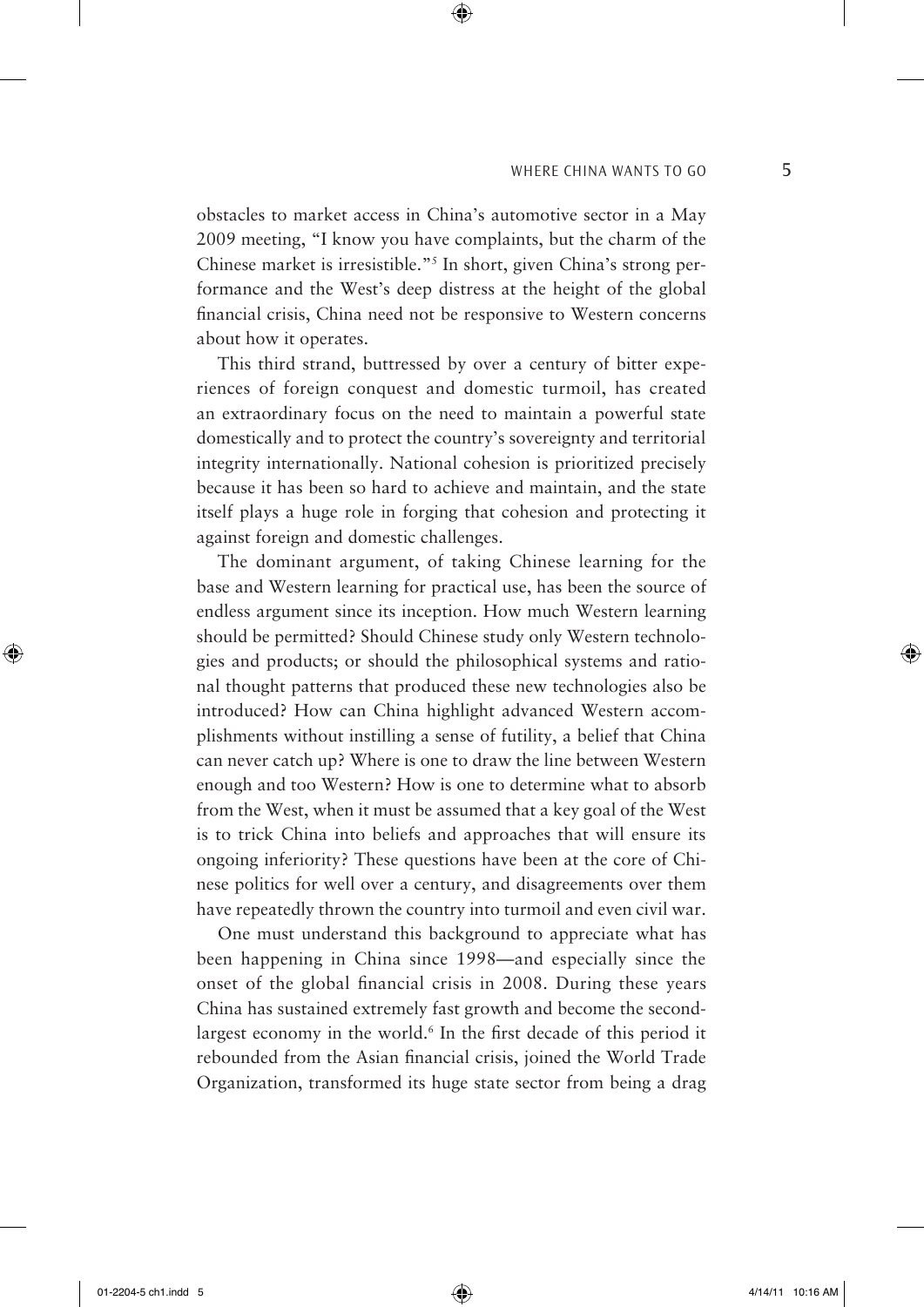on the national economy to being relatively profitable, vastly accelerated growth of its exports, became the world's second-largest creditor nation, and put its disastrously weak state-owned banks onto basically sound footing.

Since the onset of the global financial crisis China has maintained the fastest rate of growth of any major economy, and it is emerging from the crisis with a lower level of government debt (as a percentage of GDP) than that of the major industrialized countries.7 During these same two years Beijing racked up other accomplishments that in its eyes are breathtaking: staging world-class Olympic games in the summer of 2008, coping with widespread ethnic violence in Tibet and Xinjiang, responding effectively to the devastating Wenquan earthquake in Sichuan province in 2008, getting through a whole series of politically very sensitive anniversaries (including staging an extraordinary military parade display for the sixtieth anniversary of the founding of the People's Republic of China in October) during the course of 2009 without major incident, and holding the World Expo in Shanghai in 2010.

While China compiled this extraordinary record, the West—and especially the United States—stumbled catastrophically. The global financial crisis that began on Wall Street and rippled across the world was based primarily on financial products made in America. The result has left America shaken, poorer, deeply in debt, and uncertain of its future. It has sharply diminished the luster of the American model, punching an enormous hole in the facade of almost unlimited capability that America had long maintained.

The U.S. Treasury Secretary (and former chairman of Goldman Sachs) Hank Paulson had in recent years lectured the Chinese time and again on the importance of their moving toward the type of open, innovative financial system that, he argued, explained so much of American success.<sup>8</sup> Now that argument, once taken very seriously in Beijing, appeared fraudulent, and China's reluctance to accept it appeared retrospectively a mark of wisdom.

As China looks forward, therefore, it sees itself as having developed crucial momentum toward regaining its historic position of wealth, power, and respect. It has established a decades-long record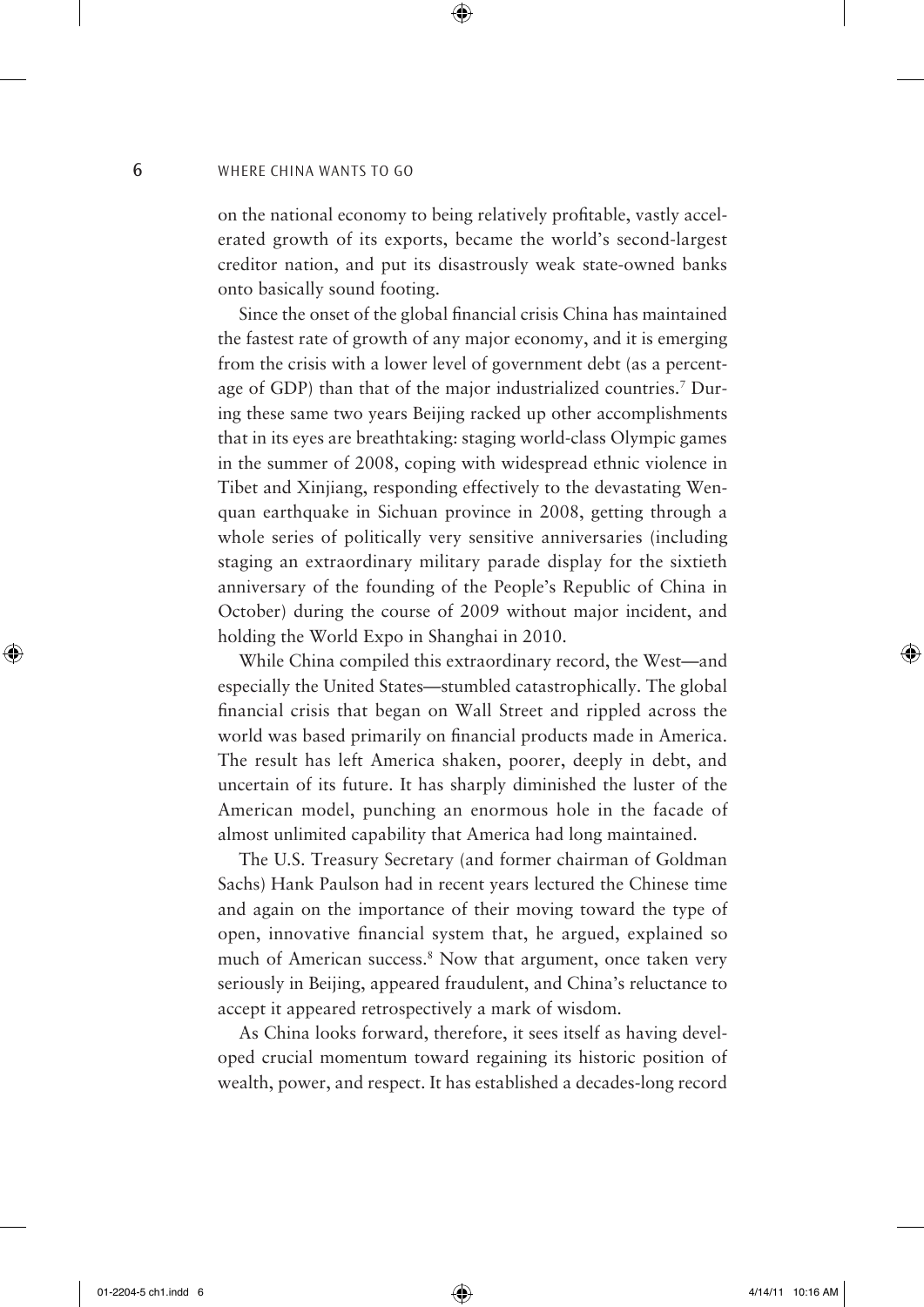of rapid growth, which it has kept on track despite unanticipated problems and major crises. And the West has stumbled badly, tarnishing its luster and diminishing its strength and confidence. The population in China can feel this in its bones, and it is a transition that is constantly nurtured in the Chinese media.

A photo of Robert Zoellick on the cover of a Chinese journal published in spring 2010 captures the Chinese attitude. Zoellick, while a U.S. State Department official, had in 2005 famously called on China to be a "responsible stakeholder" in the global system.<sup>9</sup> By 2010 Zoellick was the head of the World Bank, a position traditionally filled by the United States. But in this photo Zoellick is bowing slightly, hands clasped, the posture of submission in Chinese etiquette. The cover story is titled, "Power Moves from West to East."

This is the new narrative, and every Chinese leader as of 2011 must sustain it. Yet they know that the model of economic development they are following—the one that has carried them to the cusp of global power—is inherently flawed. It has not solved the technology problem, and it is based on core assumptions that are increasingly untenable: an abundance of cheap labor, popular tolerance of increasing inequality and corruption, an environmental cushion that permits almost unbridled degradation to grow the GDP, and open export markets.

## **New Approaches**

Pragmatism has been a hallmark of China's reforms over the past thirty years, as China's leaders have not flinched from a realistic view of their challenges. They typically experiment with various approaches before deciding on the best ways to address major concerns. And they have created a political system that permits a great deal of flexibility in the implementation of policy decisions across a vast and diverse continent.

As they address the need to change their development model, they are seeking to maintain the key characteristics of their system that they feel are working well and to make the modifications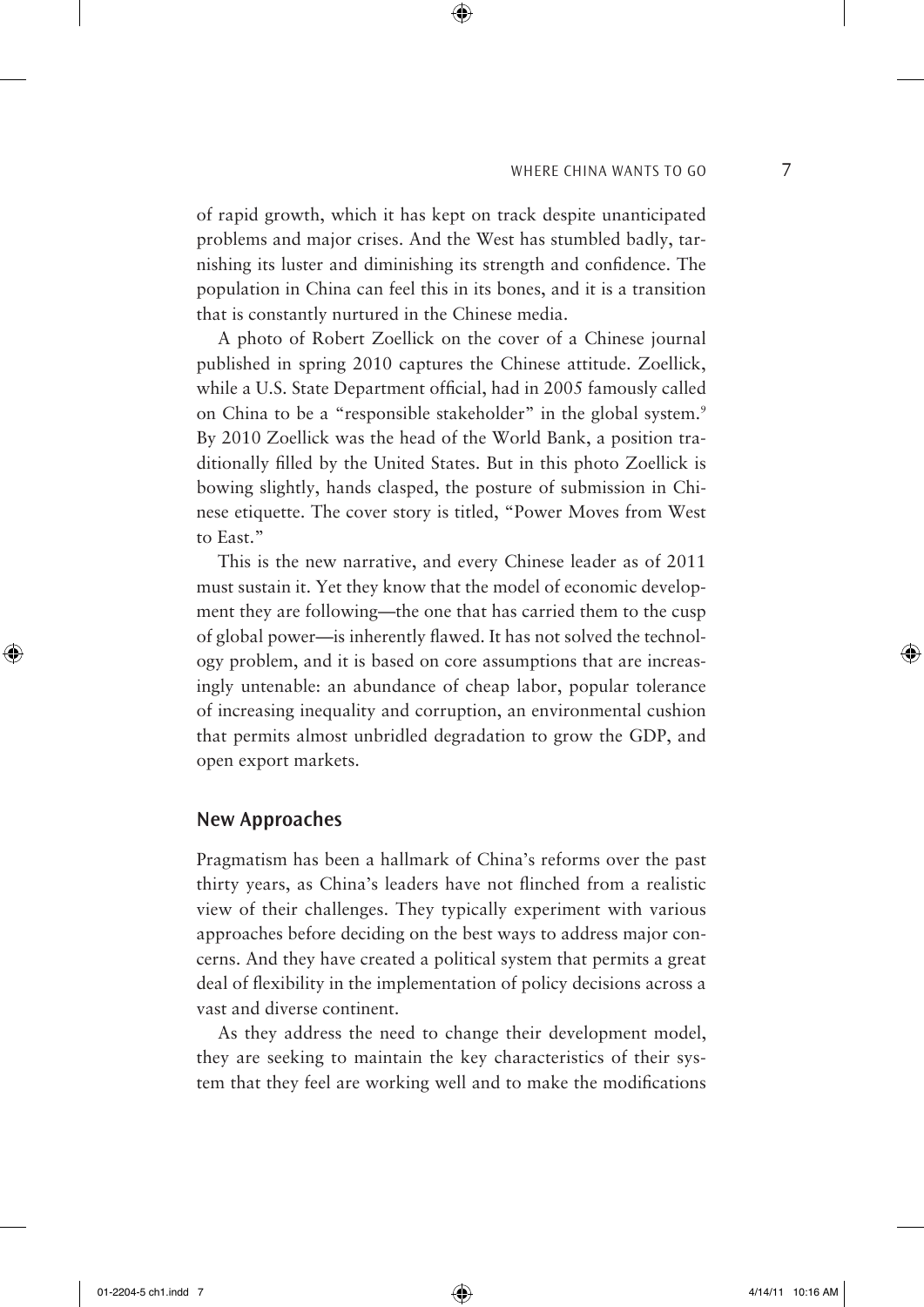necessary to carry success into the future. Since nobody knows the future, and since China's scale and complexity are historically unparalleled, there are naturally ongoing debates as to specifics virtually across the board. Those debates are shaped and constrained by the lessons of history noted above. In summary form, the major decisions to date are as follows.

Continuation of authoritarian rule by the Chinese Communist Party provides the only hope of implementing the tough measures necessary to enable the country to continue its rise to global prominence. Party leaders are adopting numerous reforms in terms of recruitment, training, promotion, and internal procedures to improve the quality of the party itself.10 But one-party rule is so important that virtually any action will be adopted if necessary to preserve this.

More must be done to establish a social safety net. This is intended to chip away at the extraordinarily high household savings rate, which constrains household demand. It should also mitigate the social tensions that produce strikes, riots, and other forms of social disorder. And measures are being taken on wages and other issues to increase household consumption at a faster rate than has been the case in recent decades. The catchphrase for this effort is *creating a harmonious society*. 11

The leaders have also concluded that their success in positioning China as the point of final assembly in an integrated East and Southeast Asian manufacturing system—where firms along China's east coast import high-value added parts and components produced elsewhere in Asia, add some value via final assembly and packaging, and then export these products to North America and Europe—has enabled China to grow its economy but is no longer the key to future development. A second aspect of this strategy—inviting foreign firms to invest in manufacturing capacity in China to produce products they have designed abroad and that are intended primarily for export—has put the most energy- and pollution-intensive parts of the value chain in the People's Republic of China. This overall strategy has kept the country at the low end of the international value chain, where it has achieved preeminence in metal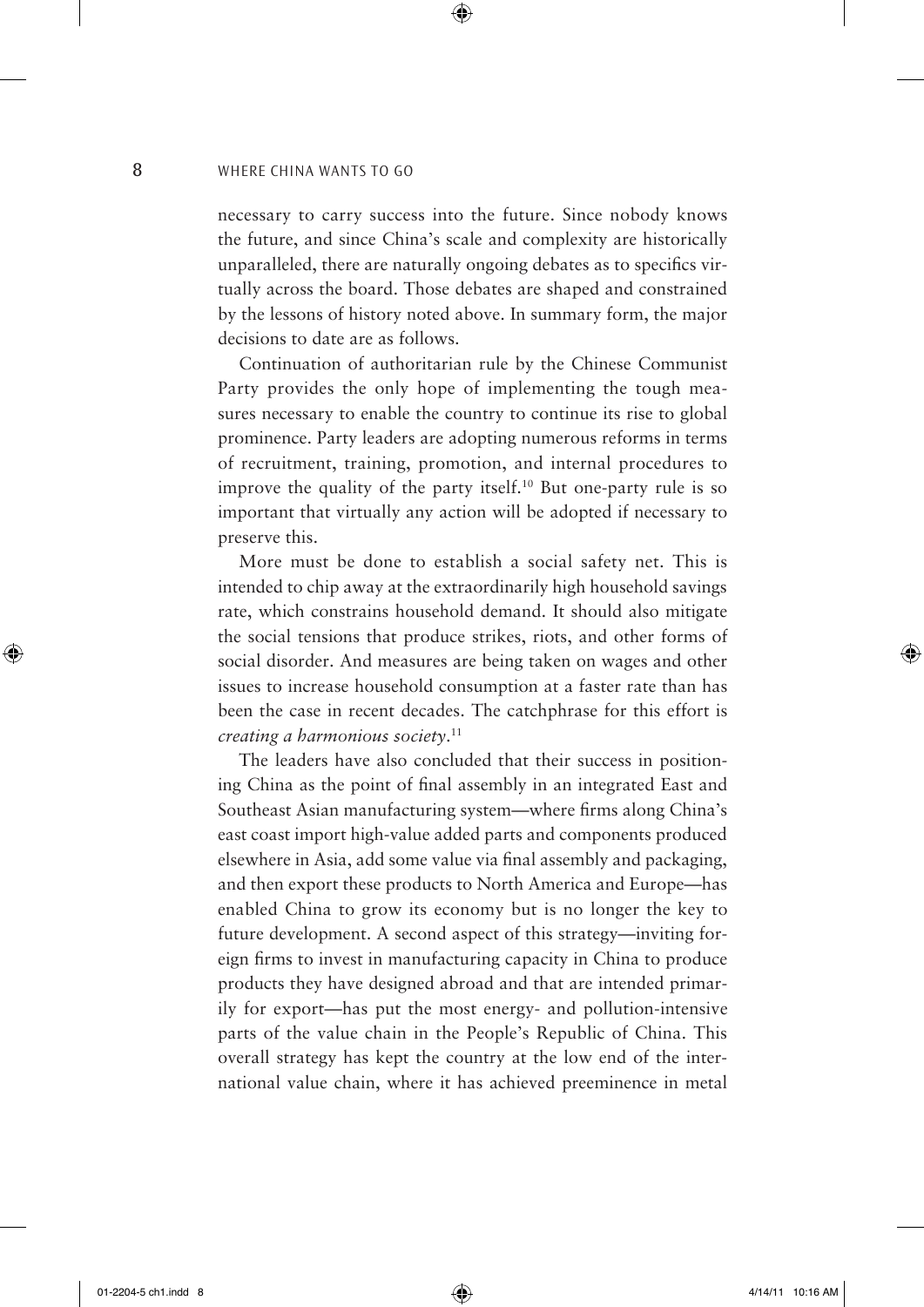bending but not in the higher value-added R&D, product design and development, sales, service, branding, and finance, which are key to prosperity on a nationwide basis.12

China's leaders are therefore now trying to reposition the country economically. The major thrusts of this new approach are as follow:

*—*Focus on creating the capacity to become a technological leader. Priority measures include expanding and improving university training, attracting back to China key talent that went abroad for study, leveraging technology transfer from foreign firms as a condition for market access, and designing financing mechanisms and regulatory and government procurement standards to build scale for Chinese technologies and to constrain international firms' technological options. This set of initiatives is being pursued on a huge scale, especially since the global economic crisis has significantly enhanced the importance of access to the Chinese market. The catchphrase for this overall effort is *creating a capacity for indigenous innovation*. 13

*—*Make China a globally competitive player in green technologies. China's leaders see the country as having suffered grievously for having missed the Industrial Revolution and been a buyer rather than a seller in the information revolution. They see as inevitable a growing price premium on carbon emissions, and they want China to become a leader in the upcoming low carbon revolution. This is producing extraordinary levels of investment of \$440 billion in clean energy projects this decade, plus \$9 billion a month in cleantechnology research and development.14 And all of the indigenous technology program levers are being pulled to maximize technology transfer in this vital area from advanced industrial countries to China. The catchphrase for this effort is *pursuing scientific development*. 15

—Allocate resources to develop the cities of inland provinces and to increase the standard of living in rural areas. Infrastructure investments are increasingly concentrated in inland cities and the transportation arteries that connect them. Very rapid growth is being encouraged in tier 2 and tier 3 cities, to the point where China now has well over 100 cities with a population of more than